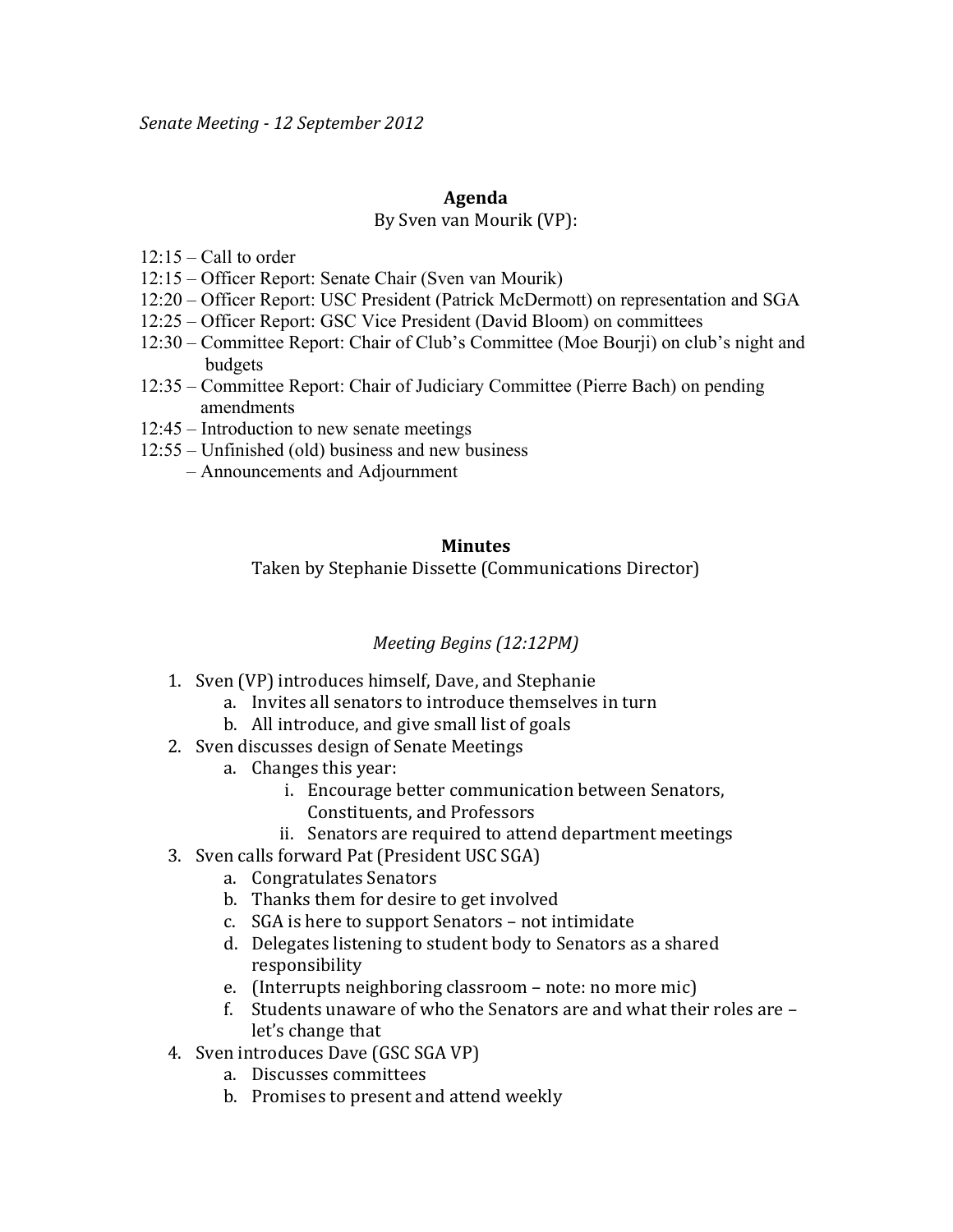- 5. Sven introduces Moe (Clubs Committee Chair)
	- a. Discusses roles of Clubs Committee supporting clubs
	- b. Introduces events:
		- i. Clubs Night please attend as Senators
		- ii. Formulating Budgets (in Senate meetings)
	- c. Pierre (attending student) asks for details in Budget situation
		- i. Moe responds: better to discuss when all Senators are here; but Moe presents budget ideas, not club leaders
		- ii. Sven responds, no budget requests until  $3<sup>rd</sup>$  Senate meeting or later
- 6. Sven introduces Pierre (Judiciary Committee head)
	- a. Pierre introduces himself to be repeated when full Senate is in attendance
	- b. Judiciary Committee
		- i. Revises and approves all changes to constitution and bi-laws for clubs
		- ii. Sit in on Senate meetings to speak up when Constitution is violated (or clear up confusion)
		- iii. Help with election taskforce
	- c. Goals this year:
		- i. Finish the revision process of last years' team (Content)
		- ii. Accomplish or near that by end of semester: broad discussion on format of Constitution (Format)
			- 1. Broad generalizations on student rules and Senate features
			- 2. Is it best for the Constitution to be one comprehensive document, or a broad elaboration of student rights with annexes (etc.); or what should be changed to make it more user friendly?
	- d. Discusses new participants: open to everyone, including audience and Senators; get in touch if you want to participate; to be repeated when whole Senate is present
	- e. First amendment to be put up to a vote: $*$ 
		- i. Last year went through long revision process: article IX (Clubs) and Organizations) and XI (Pertaining to Finance and Budgets) never finished voting on
		- ii. Pierre explains what changes are being put to a vote; many changes pertain simply to wording; and asking for transparency!
		- iii. Sven thanks Pierre discussion to follow

*Officer and Committee chair reports finished (12:35PM)* 

- 7. (12:38) Sven resumes meeting after allowing a moment to review Senate regulations
	- a. Sven reviews meeting etiquette no tardiness or cellphones etc.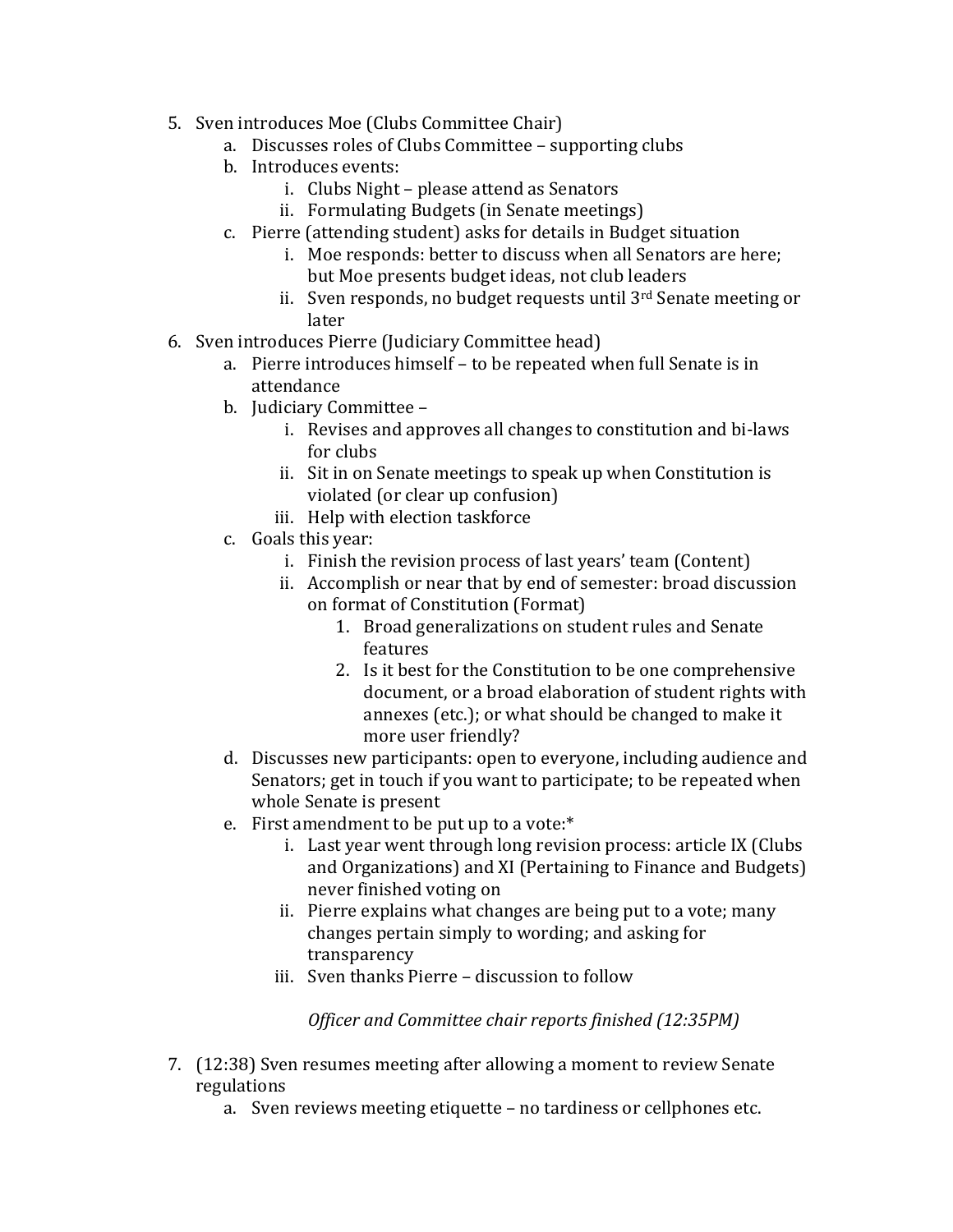- b. Sven reviews voting process; and puts to Senators whether or not they are ready to vote on Pierre's presented changes to Constitution
- 8. Laura (ICP) moves to accept changes to Constitution
	- a. Seconded by Max (Econ)
	- b. No objections
	- c. Laura (ICP): amendment makes sense, except for taking out bi-laws for clubs; not well organized if taken out
	- d. Bessie (Psych) responds: agrees, but the new wording is more understandable for new club leaders; the removed portions are like "red tape"
	- e. Stephanie (IBA): pointless to make clubs have bi-laws; something online explaining is sufficient
	- f. Laura (ICP) responds: some clubs may not need bi-laws, others do; larger clubs need some form of organization; club leaders can become dictators if not regulated (for example)
	- g. Dana (CS, M, Sc): agrees, some clubs need organization, others don't; however, adding a law won't help, might actually discourage
	- h. Bessie (Psych): not a lot of experience with clubs personally, so could an example be given of a larger club?
	- i. Laura (ICP): in my experience, having a club constitution helped facilitate better communication between club members and leader(s); bi-laws don't have to be long or specific, it's a general request, not negative;
	- j. Stephanie (IBA): feels a mission statement is enough; gives leader a goal
	- k. Sven adds: Laura (ICP) already voted in favor of this Constitutional change, she will have to vote positively
	- l. Bessie (Psych): mission statement is too loose; maybe add rules to that list?
- 9. Laura (ICP) changes position and moves to decline
	- a. No objections
	- b. Max (Econ) asks a question about voting process  $-$  Sven clarifies
	- c. Laura (ICP) asks about typos in Constitution: is it still worth voting on, due to grammar mistakes?
	- d. Sven responds, keep in mind current motion, vote on this, move to a new motion if necessary
- 10. Stephanie (IBA) moves for the previous question: immediate vote
	- a. Declining amendment: motion fails with one vote
- 11. Stephanie (IBA) moves to approve this Constitutional change, as long as grammar is fixed
	- a. Seconded with multiple votes
	- b. Dana (CS, M, Sc) moves to approve this motion; puts matter to a vote
- 12. Vote: who is in favor with approving this amendment?
	- a. Approved with majority vote
	- b. Sven suggests that Senators look over this matter later